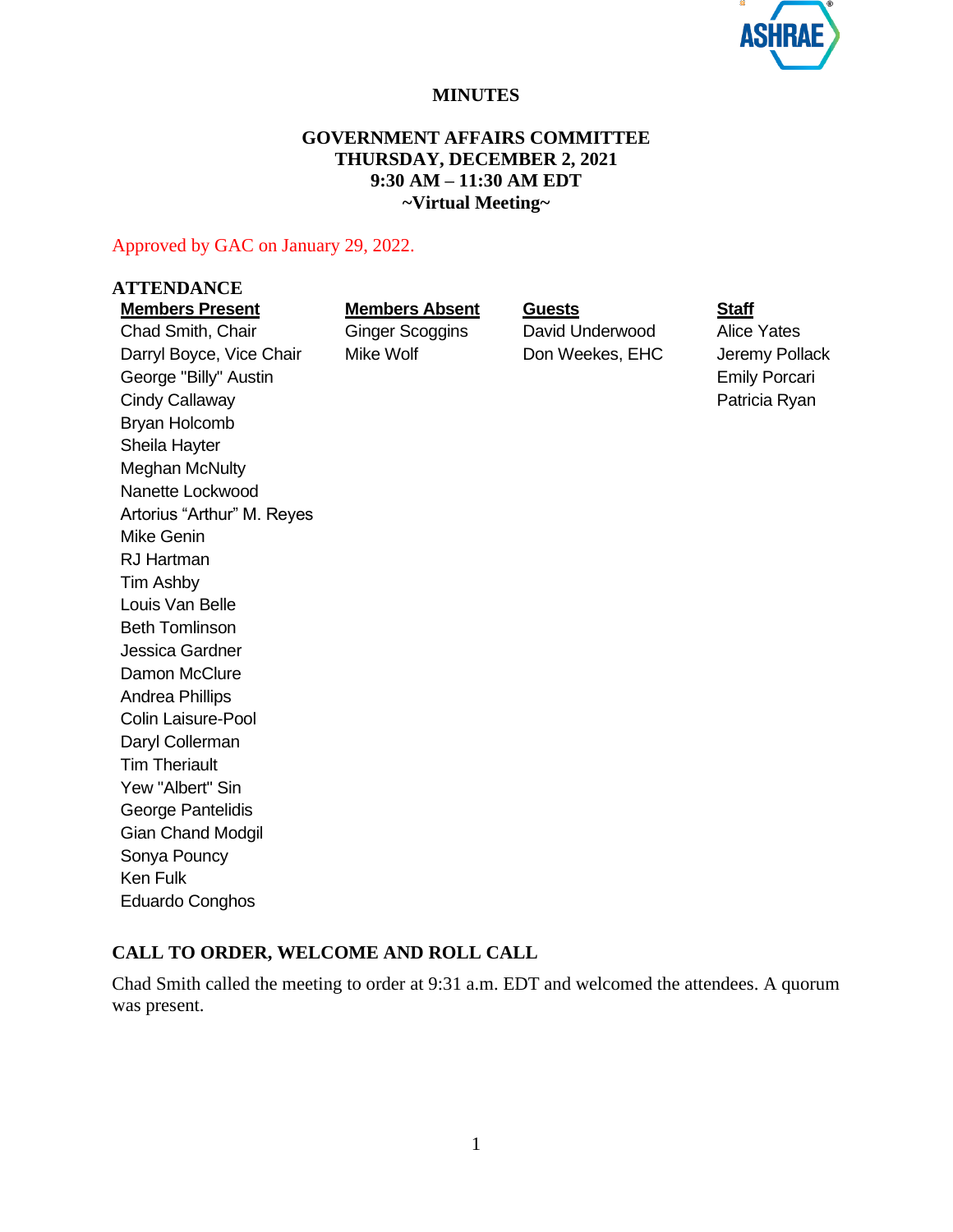

## **ASHRAE CODE OF ETHICS**

Smith read the summary of the Code of Ethics commitment.

*ASHRAE Code of Ethics Commitment* 

*In this and all other ASHRAE meetings, we will act with honesty, fairness, courtesy, competence, inclusiveness and respect for others, which exemplify our core values of excellence, commitment, integrity, collaboration, volunteerism and diversity, and we shall avoid all real or perceived conflicts of interests.*

*(Code of Ethics:* [https://www.ashrae.org/about/governance/code-of-ethics\)](https://www.ashrae.org/about/governance/code-of-ethics)

*(Core Values:* [https://www.ashrae.org/about/ashrae-s-core-values\)](https://www.ashrae.org/about/ashrae-s-core-values)

## **REVIEW OF AGENDA**

Smith reviewed the agenda and asked if there were any items or modifications to the agenda. No changes were requested.

## **APPROVAL OF MINUTES FROM SEPTEMBER 30, 2021 MEETING**

Smith asked to review the minutes from the last GAC meeting on September 30, 2021.

**MOTION:** To approve the minutes of September 30, 2021 as written.

Motion made by Tim Ashby and seconded by Sonya Pouncy.

## **MOTION PASSED: APPROVED BY VOICE VOTE (CNV). NO OBJECTIONS.**

## **UPDATE ON ACTION ITEMS**

Yates reported review the status of Action Items (see Attachment A). Two action items from last meeting remain open.

## **ANNOUNCEMENTS**

Smith reported on the proposed changes to the Rules of the Board concerning Public Policy Issue Briefs (PPIBs). We have communicated with Tech Council the GAC's unanimous approval vote on September 30, 2021; we have been informed that the Document Review Subcommittee (DRSC) and subsequently Tech Council will be voting soon. Tech Council will also manage the process of submitting to Society Rules Committee and to the Board of Directors (that vote is expected to take place at the Winter Meeting in Vegas).

## **SUBCOMMITTEE REPORTS AND MBO STATUS**

Chairs of each of the GAC Subcommittees reported on the work of their subcommittees and provided updates on their MBOs (see Attachment B for a summary of the updates).

Executive Subcommittee – Smith reported that had latest meeting yesterday December 1. The leadership at subcommittee level is phenomenal, and he appreciates everyone's work.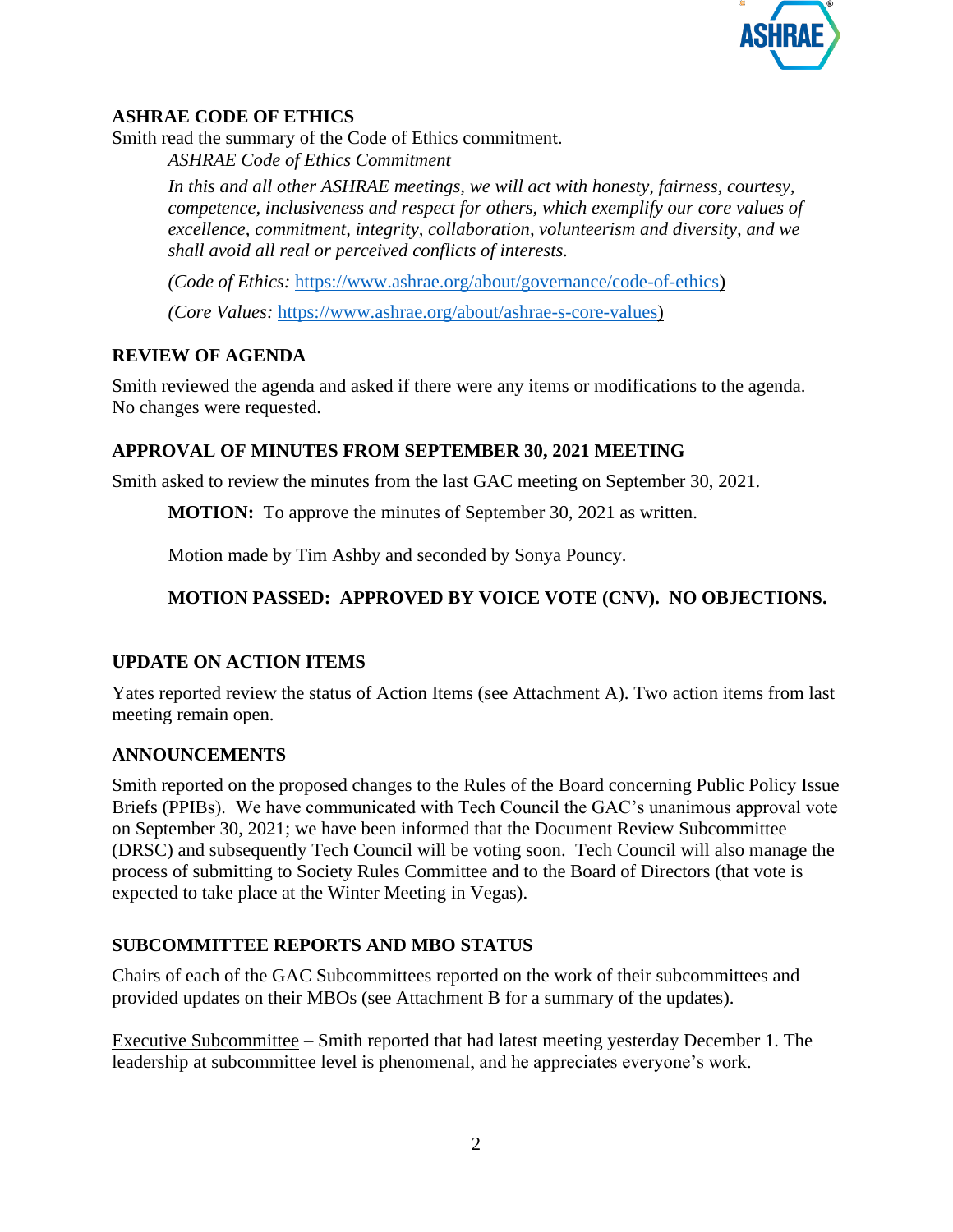

**MBO #1** – Develop a long-term strategic plan for the GAC that will maximize the impact of member engagement.

Update: Smith reported that the Executive Subcommittee will focus on beginning this work in earnest at its Winter Meeting in January.

Policy and Programs Subcommittee - Tim Ashby reported that they have held two meetings (September and October). The subcommittee has reviewed the PPIBs: there are 9 PPIBs, 4 will have significant edits, 2 have minor revisions, and 3 will likely remain as they are. Three additional PPIBs are under consideration. See Attachment C for the full PPIB list.

**MBO #5:** Identify ASHRAE resources and develop advocacy materials that can help state, provincial, federal, and global governmental entities reach their 2030/2050 goals

**MBO #7:** Assess how EHC and Residential Committee Emerging Issue Briefs can be used to inform ASHRAE advocacy

**MBO #8:** Establish a GAC Advisory Board made up of senior staff from various government bodies; this group would advise ASHRAE on what technical resources they need

Updates: Provided in Attachment B.

Member Mobilization Subcommittee - Colin Laisure-Pool reported that they are working with the RVCs to get Government Outreach Events (GOEs) planned and scheduled. Most of these will happen in the spring. A summary of GOEs is provided in Attachment D.

**MBO #2:** Increase the participation of ASHRAE members in Government Outreach Events and other advocacy opportunities by hosting promotional GAC meetings, webinars, and other events to non-GAC ASHRAE members to increase awareness about the GAC.

**MBO #3:** Increase effectiveness of volunteer members through formalizing the GAC member mentorship program and the multi-module training system.

Updates: Provided in Attachment B.

Global Affairs Subcommittee - Gian Modgil reported that the international arm of the GAC has been very active; Modgil also announced that he is coordinating a with President Schwedler to meet with government in Delhi.

> **MBO #4:** Build the foundation of a consistent global government engagement program by planning and identifying country- or region-specific events attended by government officials for the purpose of outreach and advocacy.

**MBO #6:** Work with International Standards Task Force to increase ASHRAE advocacy efforts, including through the tracking and adoption of ASHRAE standards around the world.

Updates: Provided in Attachment B.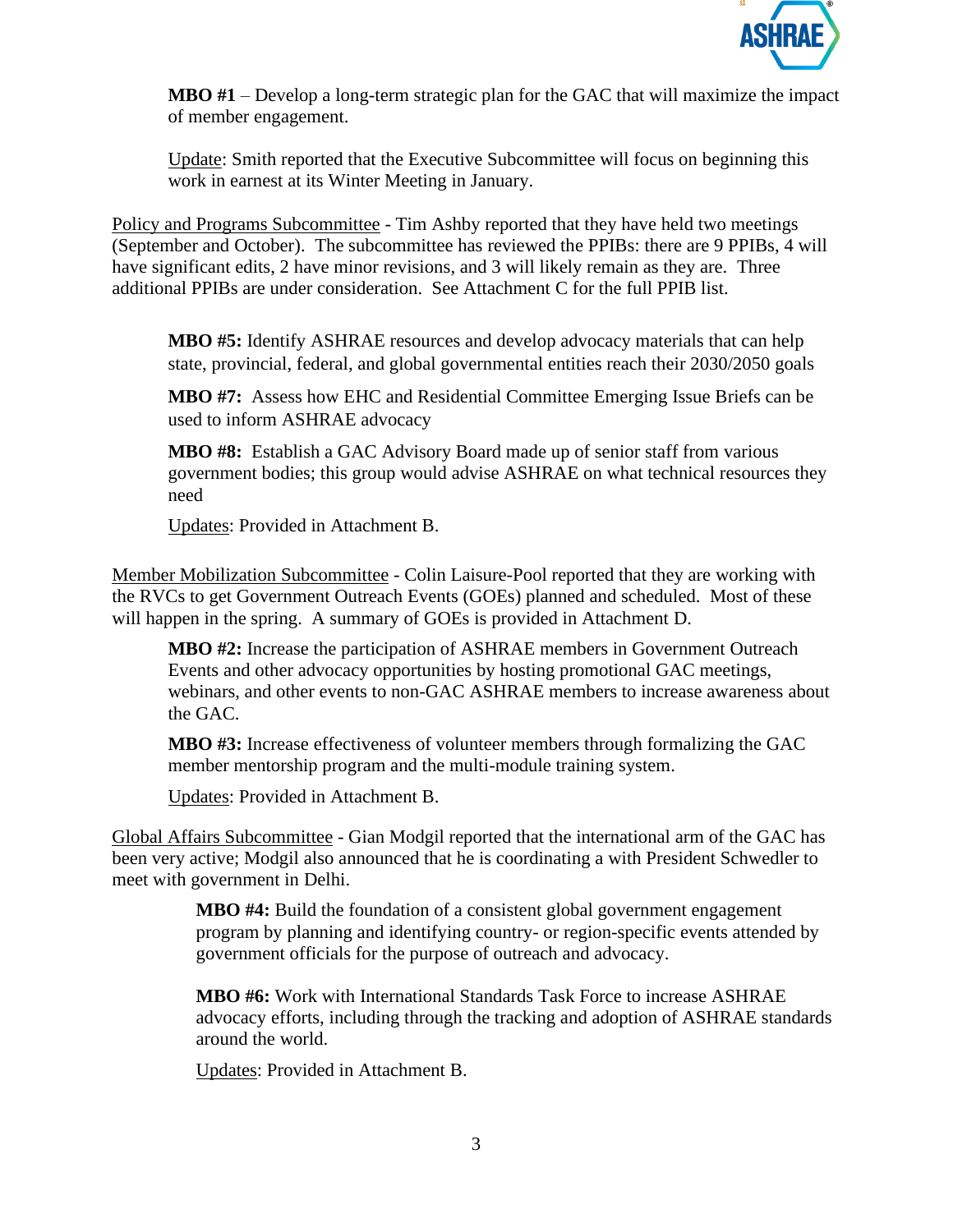

Rules Subcommittee - Darryl Boyce reported that the subcommittee has begun their review of the GAC's governing documents and held another meeting on November  $29<sup>th</sup>$ . At the Winter Meeting, they will focus on potential revisions to the MOP to address PAOE responsibilities.

Nominating Subcommittee - Sheila Hayter reported that she has requested recommendations for leadership positions on the GAC, but hasn't received anything yet. Please send her recommendations by **COB December 3.** The work of this subcommittee will be wrapped up at the Winter Meeting in January.

#### **REPORTS FROM REGIONAL VICE CHAIRS**

The GAC RVCs reported on highlights from their regions.

- Region I Artorius Reyes reported for Region I.
- Region II Mike Genin reported for Region II.
- Region III RJ Hartman reported for Region III.
- Region IV Tim Ashby reported for Region IV.
- Region  $V$  Louis Van Belle reported for Region V.
- Region VI Beth Tomlinson reported for Region VI.
- Region VII Jessica Gardner reported for Region VII.
- Region VIII Damon McClure reported for Region VIII.
- Region IX Andrea Phillips was not present at this part of the meeting.
- Region  $X -$ Colin Laisure-Pool reported for Region X.
- Region XI Darryl Collerman reported for Region XI.
- Region XII Tim Theriault reported for Region XII.
- Region XIII Albert Sin reported for Region XIII.
- Region XIV George Pantelidis reported for Region XIV.
- Region at Large Gian Modgil reported for the Region at Large.

#### **REPORTS**

a. ExO Report - Ken Fulk reviewed the duties of an ExO, which include being a direct link to current board, listening and learn from and about the committee, supporting decision making as it relates to the topics of discussion at the board level, including moving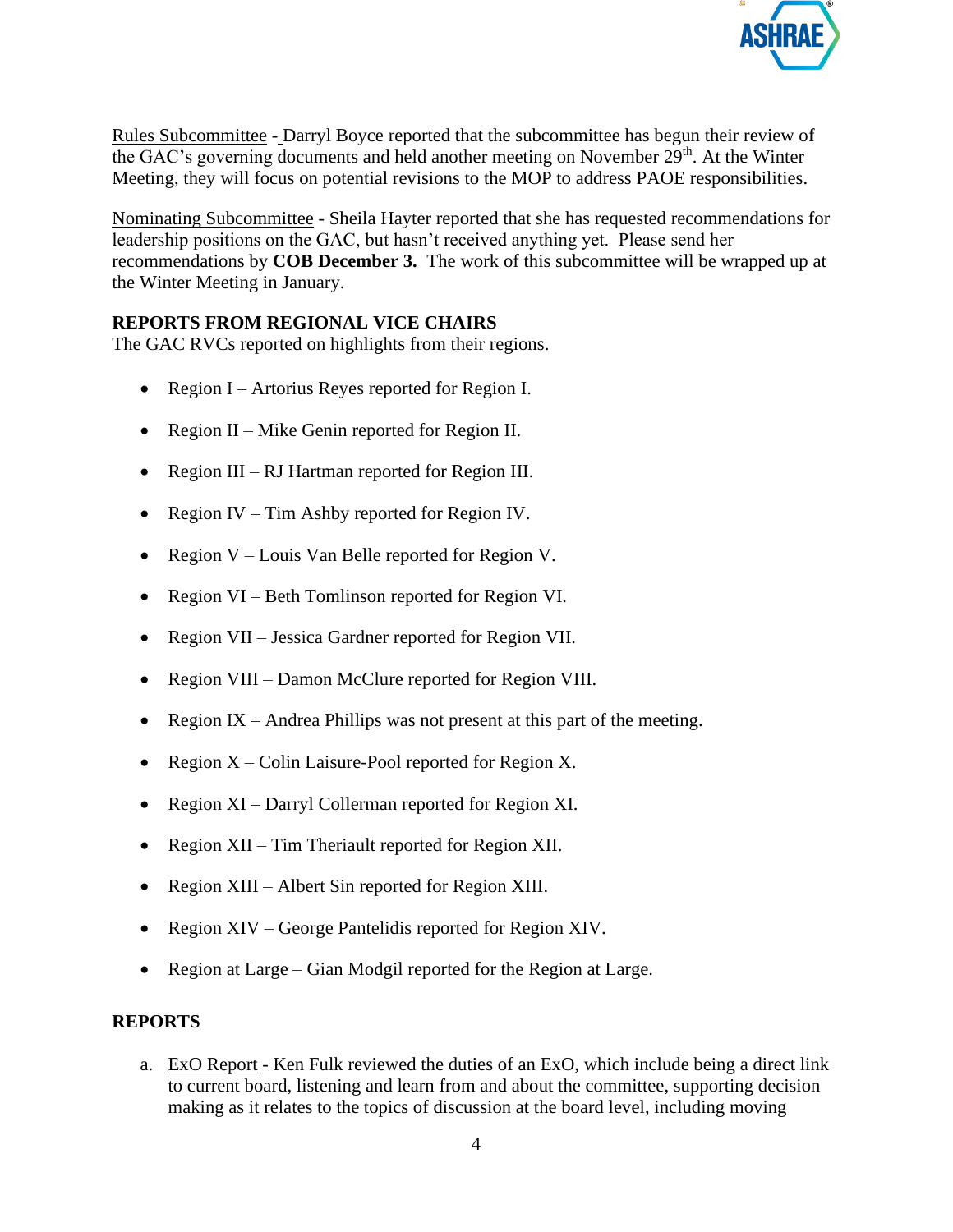

motions through Society. Fulk noted that the GAC has great leadership, with representation from presidential members, ExCom and the Board.

- b. Communications Coordinator Report Sonya Pouncy reminded committee members that she is responsible for MBO #9, to "Improve the effectiveness of the Government Affairs Website (in cooperation with the PPSC and the MMSC)." Pouncy reported that a survey will be distributed to GAC Chapter Chairs through the RVCs; the survey will have 8 simple questions, focusing on how the website is used, what should be added to it, etc. As an incentive for responses, the RVCs can give out 25 PAOE points (under the discretionary PAOE points). Pouncy will be working with staff to assemble a list of recommendations, including what needs to be updated
- c. Technology Council Representative Report: Billy Austin reported that update on the PPIB change was all he had to report at this time.
- d. Members Council Representative Report Bryan Holcomb reported that the Members Council held a meeting in November. At this meeting, 36 motions from CRCs were reviewed and recommendations made; one of the motions will be sent to GAC for review. Holcomb also reported that they are waiting on the 2022-2023 plan from Farooq; once it's received, it will be shared with the GAC.
- **e.** Pub-Ed Council Representative Report Cindy Callaway reported that Council had a training meeting in September and there was nothing specific for GAC. She asked if GAC needs anything from the Council; nothing was identified.

#### **GAC COMMITTEE LIAISONS**

Building EQ Committee – Darryl Collerman had nothing to report, since he just stepped into the position.

Environmental Health Committee – Meghan McNulty reported that there are some upcoming Position Documents (PDs): Indoor Carbon Dioxide, and Mold and Moisture. The EHC has also produced a 14-page document on wildfire smoke. She noted that committee doesn't have information on vaping. EHC Liaison to the GAC Don Weekes reported the committee is also looking at air cleaning technologies, including the use of hydroxyl ions and radical oxidation species, as well as how animals in the workplace affect IEQ.

International Standards Task Force – George Pantelidis reported this task force is advancing since the first meeting. A presentation will be available in December, and they would like to present to the GAC at the Winter Conference.

Refrigeration Technology Committee for Comfort, Process, and Cold-Chair (REF-CPCC) –Chad Smith reported on behalf of Nanette Lockwood, and said that she will bring full report at winter meeting.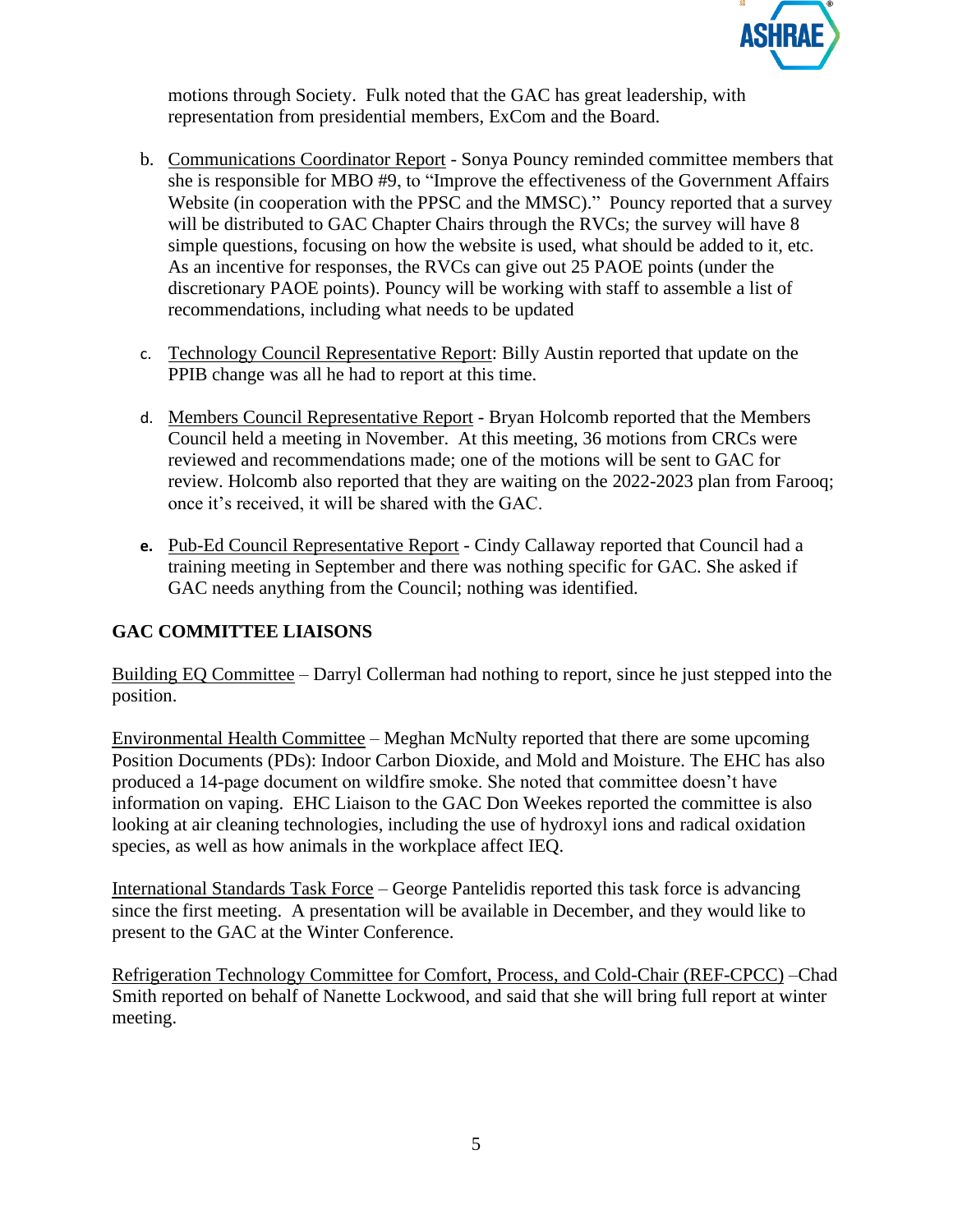

#### **OTHER BUSINESS**

No other business was brought before the committee.

#### **NEXT COMMITTEE MEETING**

The next committee conference call meeting is scheduled for:

**ASHRAE Winter Meeting Saturday January 29 8:00 a.m. – 12:00 p.m. Pacific Time Caesars Palace – Las Vegas, Nevada**

All GAC members are encouraged to attend all subcommittees that are part of winter meeting, and are being held virtually.

Smith reported that he will be giving an award to the best RVC report

#### **ADJOURN**

The meeting was adjourned the meeting at 11:33 a.m. EST

Respectfully submitted, Alice M. Yates, Staff Liaison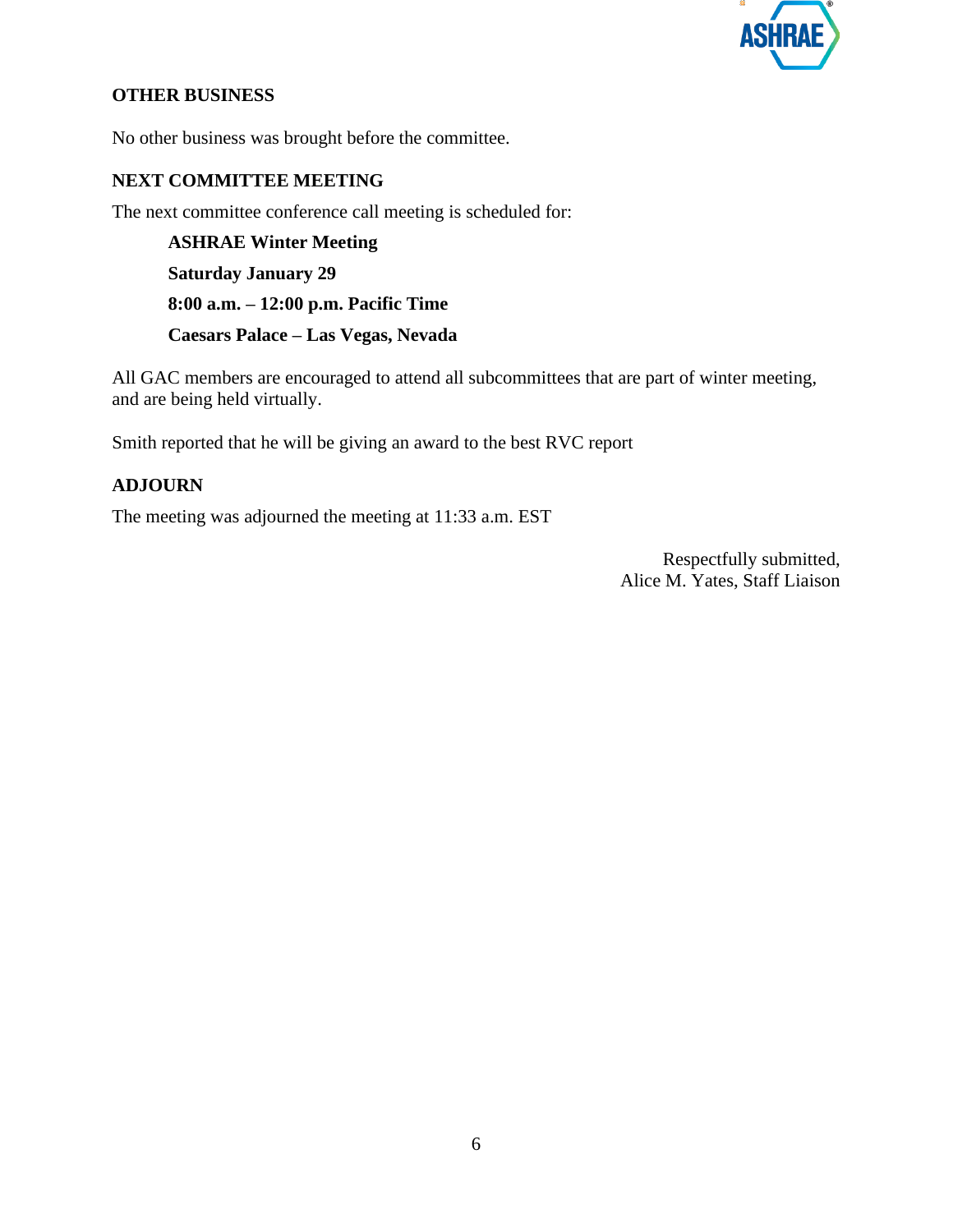

# **ACTION ITEMS GOVERNMENT AFFAIRS COMMITTEE**

## **Last Updated: December 1, 2021**

| #              | <b>Action</b>                                                                                                | <b>Assigned</b><br>To | <b>Due</b><br><b>Date</b> | <b>Status</b>               | C/O      |
|----------------|--------------------------------------------------------------------------------------------------------------|-----------------------|---------------------------|-----------------------------|----------|
| $\mathbf{1}$   | Provide a list of needs (resources,<br>tools, educational products, etc.)<br>that policy makers and elected  | All GAC<br>Members    | Oct. 22                   | 11/22: Nothing yet received | $\Omega$ |
|                | officials are looking for from a<br>technical perspective; please                                            |                       |                           |                             |          |
|                | provide these lists to Chad and/or<br>GovAffairs@ashrae.org In the list<br>you send, please provide the name |                       |                           |                             |          |
|                | of the government group that was<br>looking for this information, and/or                                     |                       |                           |                             |          |
| $\overline{2}$ | the context for the request<br>Send recommendations to Hayter<br>for SY22-23 GAC leadership.                 | All GAC<br>Members    | Nov. 30                   |                             | $\Omega$ |
|                |                                                                                                              |                       |                           |                             |          |
|                | Added at 12-02-2021 meeting                                                                                  |                       |                           |                             |          |
|                |                                                                                                              |                       |                           |                             |          |
|                | Added at 01-29-2022 meeting (ASHRAE Winter Meeting)                                                          |                       |                           |                             |          |
|                |                                                                                                              |                       |                           |                             |          |
|                |                                                                                                              |                       |                           |                             |          |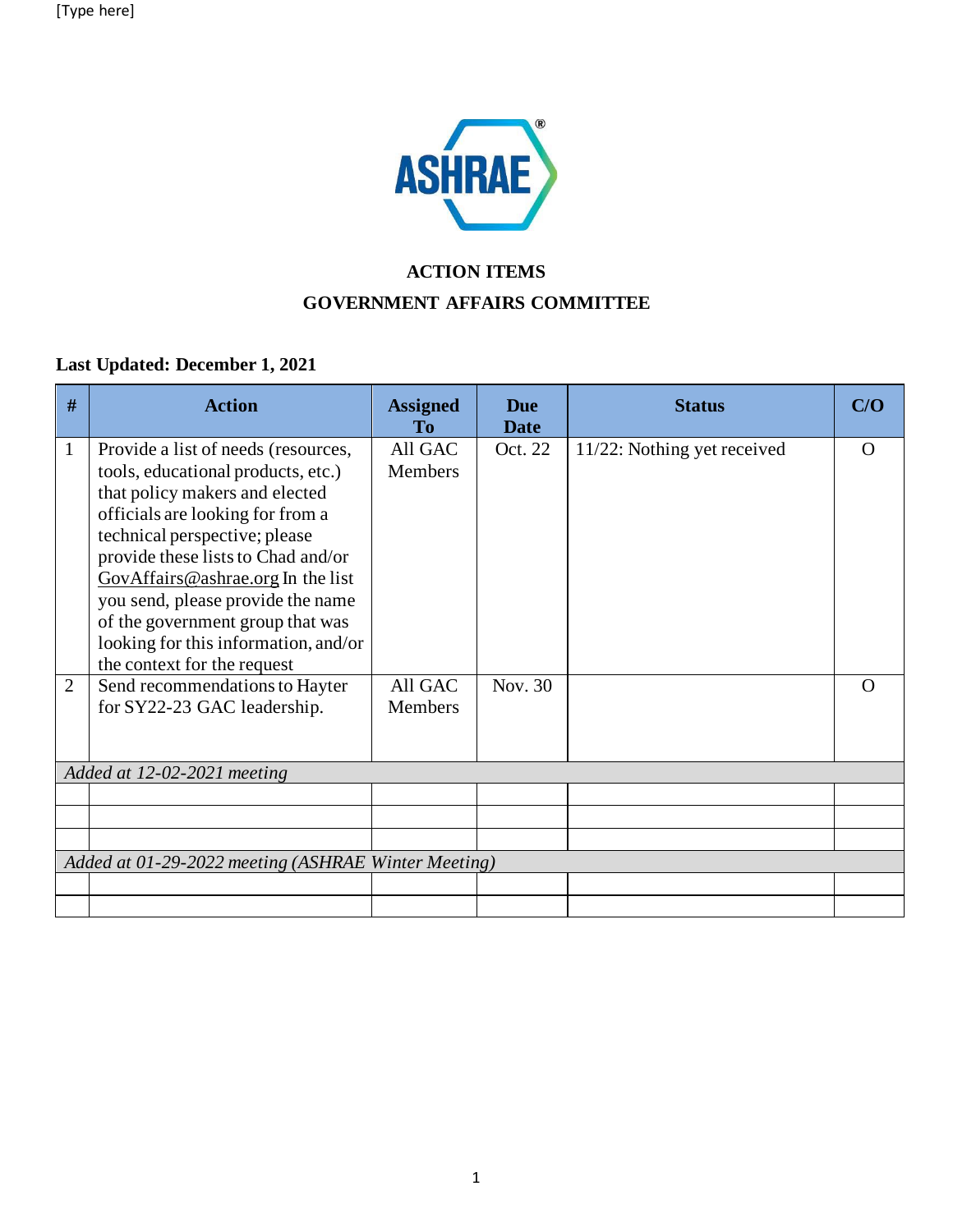## **GAC MBOs: Status Update SY2021- 2022**

## **Updated: 12-02-2021**

| <b>MBO</b>                                                                                                                                                                                                                                                                         | <b>Subcommittee</b><br><b>Assigned</b> | <b>Metric</b>                                                                                                                                                                                                                                                                                                                                                                                                                            | <b>Status</b>                                                                                                                                                                                                                  |
|------------------------------------------------------------------------------------------------------------------------------------------------------------------------------------------------------------------------------------------------------------------------------------|----------------------------------------|------------------------------------------------------------------------------------------------------------------------------------------------------------------------------------------------------------------------------------------------------------------------------------------------------------------------------------------------------------------------------------------------------------------------------------------|--------------------------------------------------------------------------------------------------------------------------------------------------------------------------------------------------------------------------------|
| 1. Develop a long-term<br>strategic plan for the GAC<br>that will maximize the<br>impact of member<br>engagement.                                                                                                                                                                  | Executive<br>Subcommittee              | Plan is developed by June<br>30, 2022.                                                                                                                                                                                                                                                                                                                                                                                                   | The Executive Subcommittee<br>will focus on beginning this<br>work in earnest at its Winter<br>Meeting in January.                                                                                                             |
| 2. Increase the participation<br>of ASHRAE members in<br>Government Outreach<br>Events and other advocacy<br>opportunities by hosting<br>promotional GAC<br>meetings, webinars, and<br>other events to non-GAC<br><b>ASHRAE</b> members to<br>increase awareness about<br>the GAC. | Member<br>Mobilization                 | Hold a "intro to GAC"<br>session at the 2022 Winter<br>Conference that targets<br><b>ASHRAE</b> members who<br>are not on the GAC.<br>Host 2 "Office Hour"<br>events.<br>Create a DL presentation<br>on the benefits of<br>Government outreach for<br><b>ASHRAE</b> members.                                                                                                                                                             | Additional GAC "Office Hours"<br>are being planned. There will be<br>3 separate U.S., Canadian, and<br>global office hour events.                                                                                              |
| 3. Increase effectiveness of<br>volunteer members<br>through formalizing the<br>GAC member mentorship<br>program and the multi-<br>module training system.                                                                                                                         | Member<br>Mobilization                 | Mentorship program and<br>training program are<br>included in Resource<br>Manual.                                                                                                                                                                                                                                                                                                                                                        | MMSC staff liaison is reviewing<br>the Manual for Chapter<br>Operations, as well as contacting<br>Members Council staff, for any<br>other relevant documentation<br>regarding guidelines for<br>committee mentorship programs. |
| 4. Build the foundation of a<br>consistent global<br>government engagement<br>program by planning and<br>identifying country- or<br>region-specific events<br>attended by government<br>officials for the purpose of<br>outreach and advocacy.                                     | <b>Global Affairs</b>                  | Each global RVC<br>identifies at least two<br>events per region that are<br>held annually.<br>Each global chapter chair<br>holds a minimum of one<br>government outreach<br>event.<br>Each global chapter chair<br>identifies the schedule for<br>revision of Energy<br>Codes/Building Codes of<br>the country/state and lists<br>out the possibility of<br><b>ASHRAE</b> standards that<br>can be referred in the<br>relevant sections. | Subcommittee members are<br>reaching out to GAC Chapter<br>Chairs to ask what information<br>or tools are needed by these<br>chapters.                                                                                         |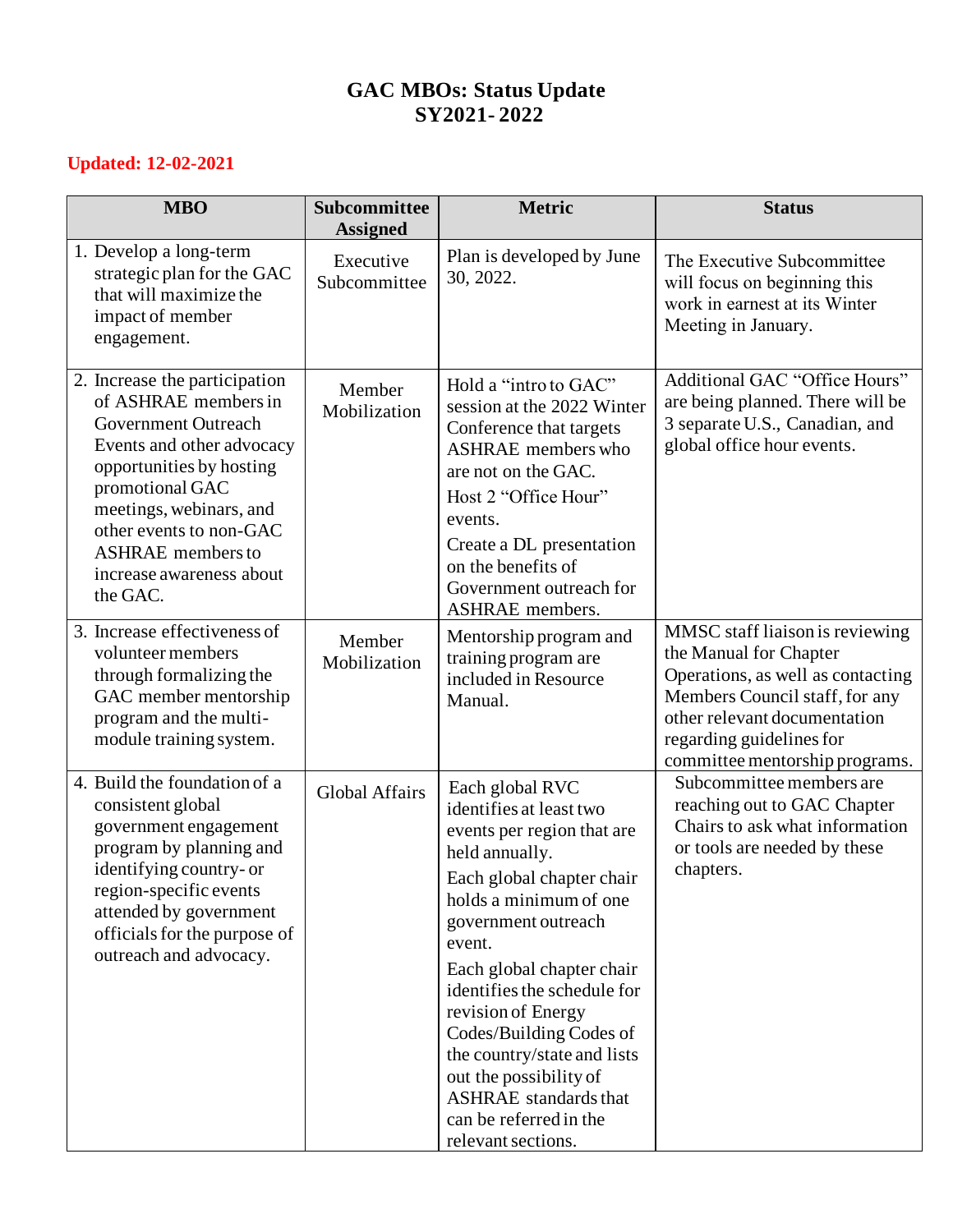| <b>MBO</b><br>Subcommittee<br><b>Assigned</b>                                                                                                                                                             |                        | <b>Metric</b>                                                                                                                                                                                                                                                                                                                                                                                                                                                                                                      | <b>Status</b>                                                                                                                                                                |
|-----------------------------------------------------------------------------------------------------------------------------------------------------------------------------------------------------------|------------------------|--------------------------------------------------------------------------------------------------------------------------------------------------------------------------------------------------------------------------------------------------------------------------------------------------------------------------------------------------------------------------------------------------------------------------------------------------------------------------------------------------------------------|------------------------------------------------------------------------------------------------------------------------------------------------------------------------------|
|                                                                                                                                                                                                           |                        | Each global affairs<br>chapter chair develops list<br>of the officer/s associated<br>with the revision of codes<br>and devise the means to<br>get involved with the<br>committee responsible for<br>revision of codes.<br>The chair identifies the<br>pool of expert speakers on<br><b>ASHRAE</b> standards and<br>arrange meetings of these<br>experts with the<br>committee responsible for<br>revision of codes so as to<br>apprise them of the wealth<br>of knowledge available in<br><b>ASHRAE</b> resources. |                                                                                                                                                                              |
| 5. Identify ASHRAE<br>resources and develop<br>advocacy materials that<br>can help state, provincial,<br>federal, and global<br>governmental entities<br>reach their 2030/2050<br>goals                   | Policy $&$<br>Programs | Create at least one piece<br>of advocacy collateral<br>material to support<br>outreach efforts.                                                                                                                                                                                                                                                                                                                                                                                                                    | Subcommittee is assessing<br>needs, including from a global<br>perspective.                                                                                                  |
| 6. Work with International<br><b>Standards Task Force to</b><br>increase ASHRAE<br>advocacy efforts,<br>including through the<br>tracking and adoption of<br><b>ASHRAE</b> standards<br>around the world. | <b>Global Affairs</b>  | Long-term coordination<br>structure defined.<br>Each global affairs<br>chapter chair identifies<br>societies/associations<br>working towards<br>sustainability, climate<br>change,<br>green/efficient/smart<br>buildings.<br>Each global affairs<br>chapter chair identifies<br>sustainability/climate<br>change/energy<br>efficiency/decarbonization<br>programs/schemes by all<br>UN/International agencies<br>working in the region.                                                                            | GAC Member Pantelidis, the<br>liaison to this group, has<br>attended 2 of their meetings.<br>and is assessing how the GAC<br>should best coordinate with this<br>task force. |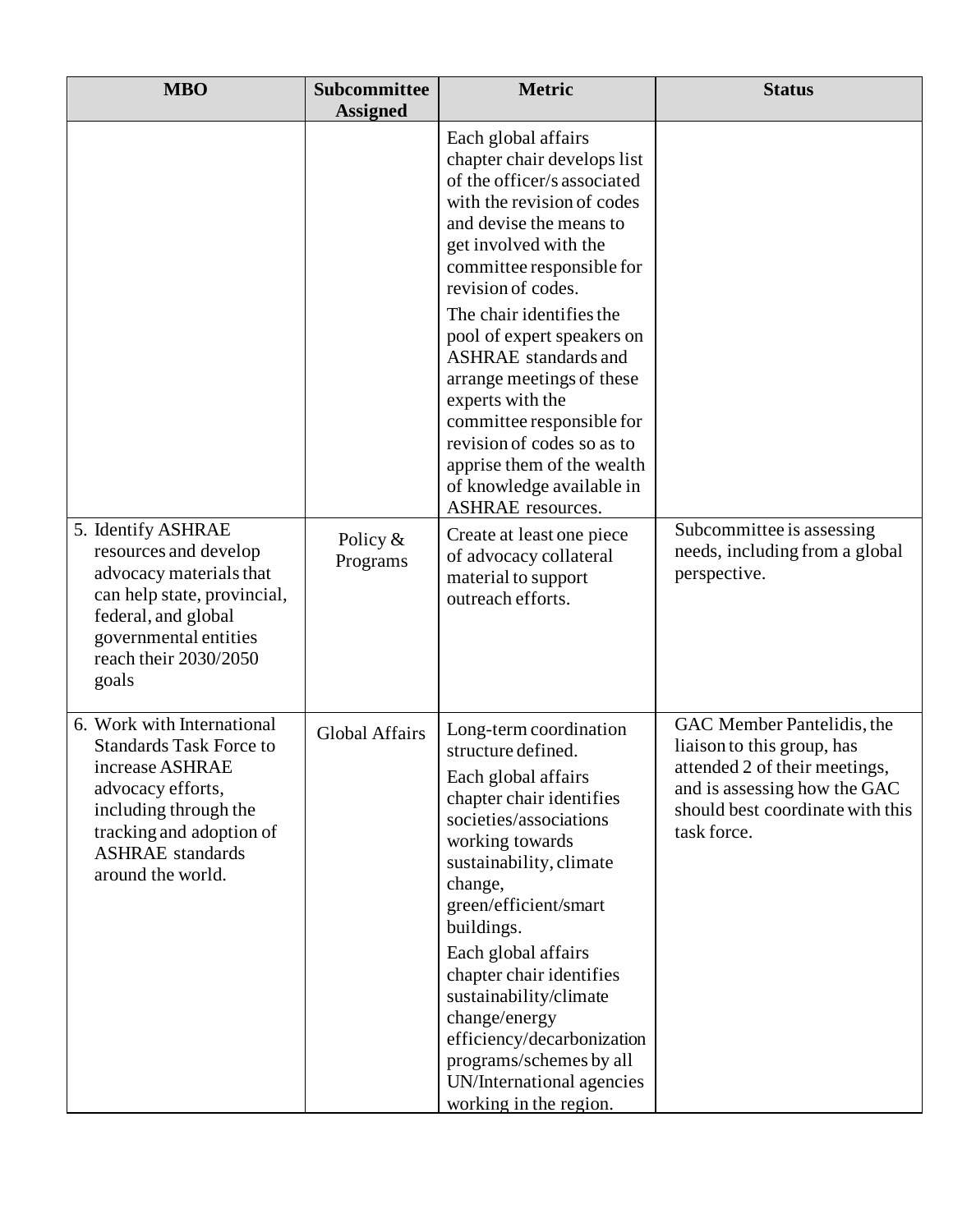| <b>MBO</b>                                                                                                                                                                                  | <b>Subcommittee</b><br><b>Assigned</b>                                            | <b>Metric</b>                                                                                         | <b>Status</b>                                                                                                                                                                                                                                                                                                      |
|---------------------------------------------------------------------------------------------------------------------------------------------------------------------------------------------|-----------------------------------------------------------------------------------|-------------------------------------------------------------------------------------------------------|--------------------------------------------------------------------------------------------------------------------------------------------------------------------------------------------------------------------------------------------------------------------------------------------------------------------|
|                                                                                                                                                                                             |                                                                                   | Each global affairs<br>chapter chair holds at least<br>one outreach event with<br>every organization. |                                                                                                                                                                                                                                                                                                                    |
| 7. Assess how EHC and<br><b>Residential Committee</b><br>Emerging Issue Briefs can<br>be used to inform<br><b>ASHRAE</b> advocacy                                                           | Policy $&$<br>Programs                                                            | Review process for EHC<br><b>Emerging Issue Briefs</b><br>developed and defined.                      | Tim Ashby is conducting a<br>review and will be working<br>with Meghan McNulty to<br>complete this review.                                                                                                                                                                                                         |
| 8. Establish a GAC Advisory<br>Board made up of senior<br>staff from various<br>government bodies; this<br>group would advise<br><b>ASHRAE</b> on what<br>technical resources they<br>need. | Policy $&$<br>Programs                                                            | Note: Tim Ashby<br>recommends this MBO be<br>continued through SY21-<br>22.                           | Tim Ashby is exploring<br>different options for<br>establishing this board,<br>including assessing whether<br>another form of this group may<br>work better for the GAC -<br>perhaps soliciting feedback<br>from the GOEs through a more<br>structured framework would<br>work better for obtaining this<br>input. |
| 9. Improve the effectiveness<br>of the Government Affairs<br>Website                                                                                                                        | Communicatio<br>ns Coordinator,<br>in cooperation<br>with PPSC and<br><b>MMSC</b> | GAC evaluation indicates<br>improvement.                                                              | Sonya Pouncy has been<br>working with Emily Porcari to<br>identify areas for updates.<br>Pouncy is also working on a<br>survey for members' response.                                                                                                                                                              |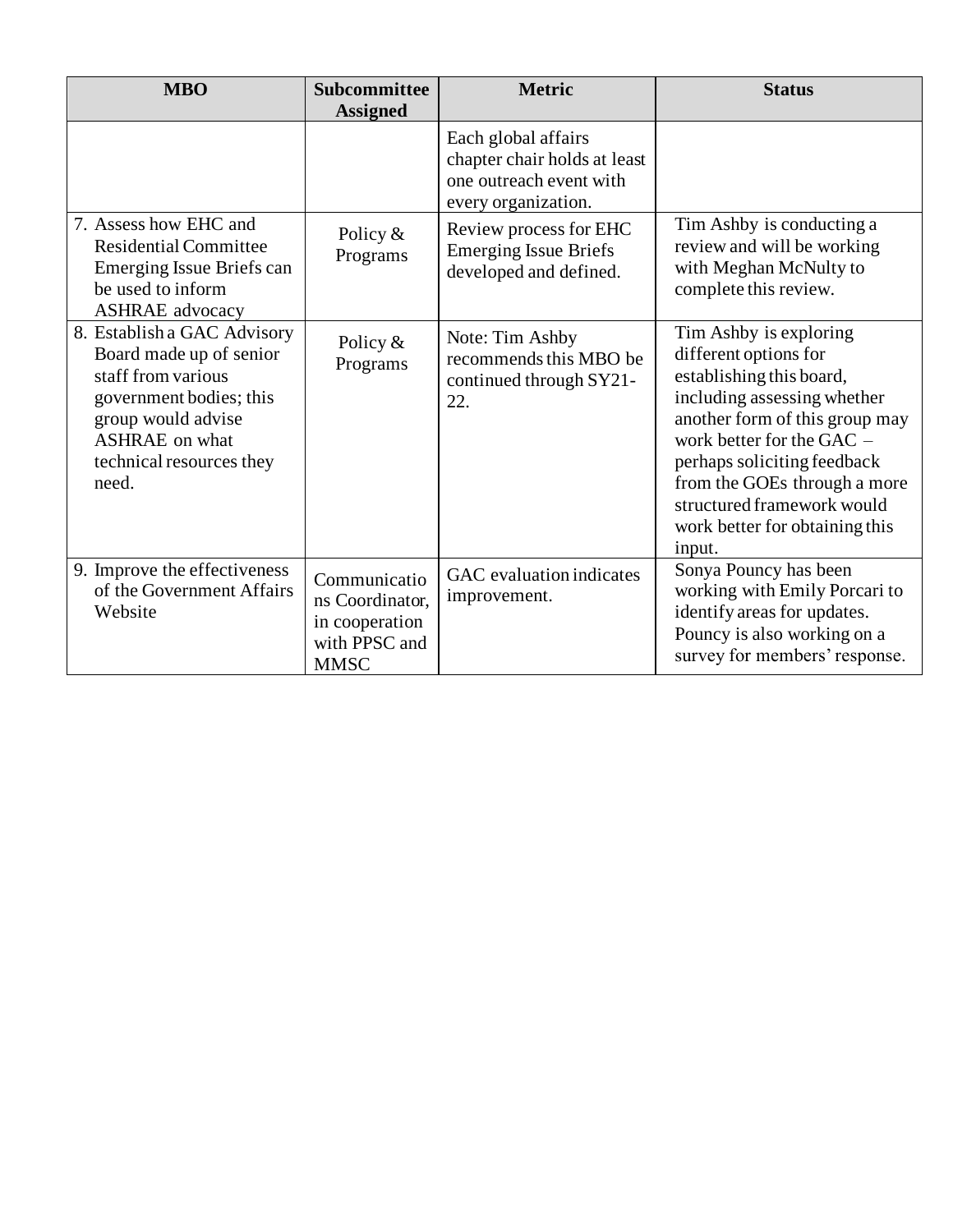#### Existing PPIBs

- 1. [Building Decarbonization](https://www.ashrae.org/file%20library/about/government%20affairs/public%20policy%20resources/briefs/ppib-on-building-decarbonization.pdf)
- 2. [Building Energy Benchmarking](https://www.ashrae.org/file%20library/about/government%20affairs/public%20policy%20resources/briefs/building-energy-benchmarking--assessments--and-performance-targets.pdf)
- 3. [Climate Change and the Built Environment](https://www.ashrae.org/file%20library/about/government%20affairs/public%20policy%20resources/briefs/climate-change-and-the-built-environment.pdf)
- 4. Consensus Standards- [Expert Solutions to Meet Global Needs](https://www.ashrae.org/file%20library/about/government%20affairs/public%20policy%20resources/briefs/consensus-standards-expert-solutions-to-meet-global-needs.pdf)
- 5. [Environmental Tobacco Smoke](https://www.ashrae.org/file%20library/about/government%20affairs/public%20policy%20resources/briefs/environmental-tobacco-smoke.pdf)
- 6. [Indoor Air Quality](https://www.ashrae.org/file%20library/about/government%20affairs/public%20policy%20resources/briefs/indoor-air-quality.pdf)
- 7. [Refrigerants and Their Responsible Use](https://www.ashrae.org/file%20library/about/government%20affairs/public%20policy%20resources/briefs/refrigerants-and-their-responsible-use.pdf)
- 8. [Resiliency in the Built Environment](https://www.ashrae.org/file%20library/about/government%20affairs/public%20policy%20resources/briefs/resiliency-in-the-built-environment.pdf)
- 9. [STEM Education & Workforce](https://www.ashrae.org/file%20library/about/government%20affairs/public%20policy%20resources/briefs/stem-education---workforce.pdf)

## Potential New PPIB Topics

- 10.Wildfires and Indoor Environmental Health
- 11.ENDS
- 12.Carbon Pricing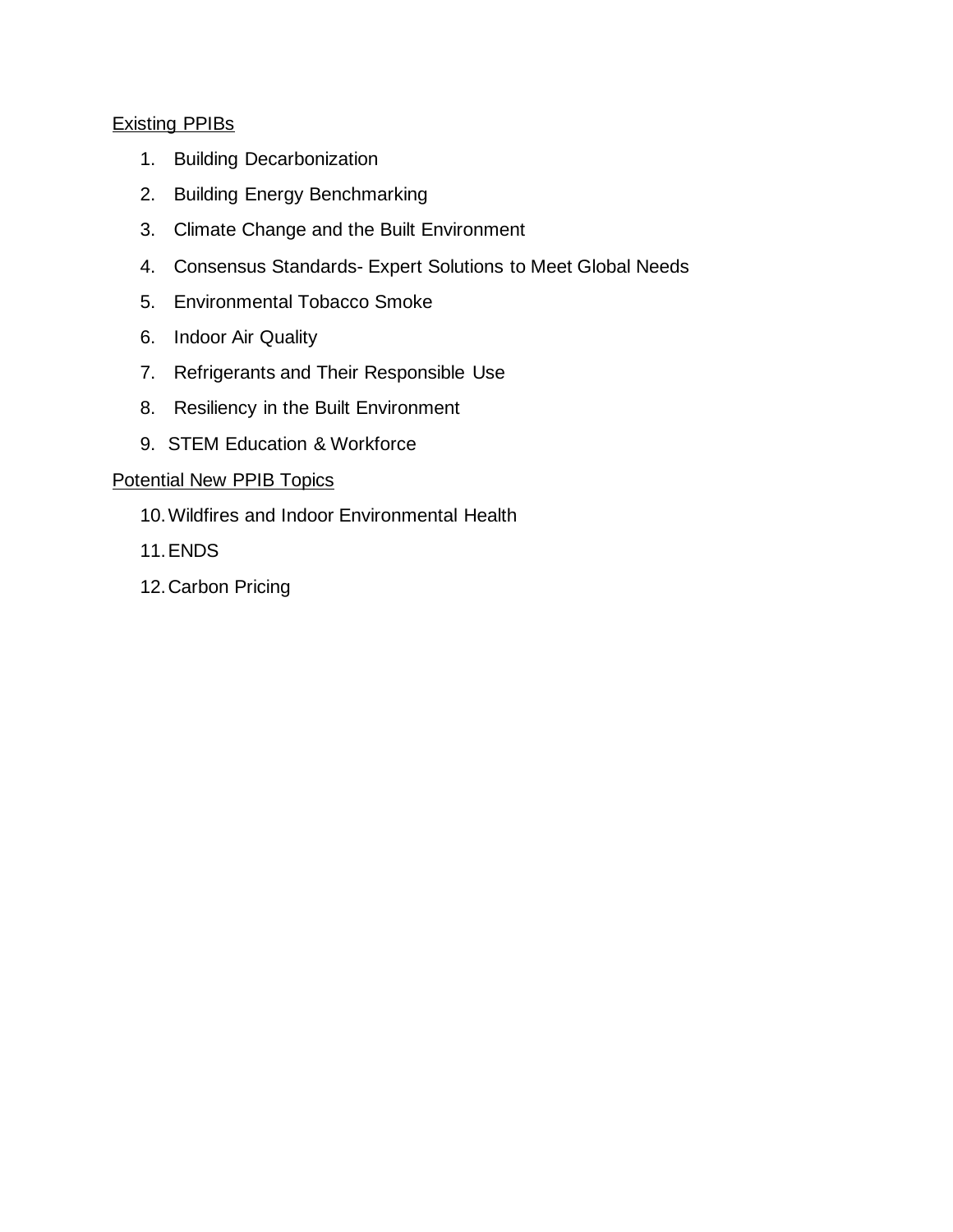#### **TRACKING GOVERNMENT OUTREACH EVENTS SY2021-2022**

#### **PROGRESS CHART**

|                | <b>Target</b> | <b>Held</b> | <b>Scheduled</b> | <b>Planned</b> | <b>Delta</b> |                                                                                                      |
|----------------|---------------|-------------|------------------|----------------|--------------|------------------------------------------------------------------------------------------------------|
|                |               |             |                  |                |              | Note: Delta assumes that ALL<br>planned and scheduled events are<br>held (negative indicates that we |
| City/Local     | 32            |             | 0                | 6              | $-22$        | are behind the goal).                                                                                |
| <b>State</b>   | 24            |             |                  |                | $-17$        |                                                                                                      |
| Federal        | 15            |             |                  |                | $-9$         |                                                                                                      |
| Global         | 13            |             |                  |                | $-10$        |                                                                                                      |
| In-Person      |               |             |                  | 13             |              |                                                                                                      |
| <b>Virtual</b> |               | q           | O                |                |              |                                                                                                      |
| <b>Total</b>   | 83            | 13          |                  | 13             | $-57$        |                                                                                                      |

Note: Totals may not add up due to rounding

|                          | Number of        |                  |                         |
|--------------------------|------------------|------------------|-------------------------|
| SY21-22 SUMMARY          | <b>Attendees</b> | <b>Number of</b> |                         |
| <b>TOTALS</b> (to date): | (ASHRAE Members) | <b>Meetings</b>  | <b>Number of Events</b> |
| Local                    | 10               |                  |                         |
| <b>State</b>             |                  |                  |                         |
| Federal                  |                  |                  |                         |
| Global                   |                  |                  |                         |
| <b>TOTAL:</b>            | 26               | 1 C              |                         |

| <b>In Comparison</b>           |                  |                 |                         |  |  |  |  |  |  |  |  |
|--------------------------------|------------------|-----------------|-------------------------|--|--|--|--|--|--|--|--|
|                                | Number of        |                 |                         |  |  |  |  |  |  |  |  |
|                                | <b>Attendees</b> | Number of       |                         |  |  |  |  |  |  |  |  |
| <b>PREVIOUS YEAR (SY20-21)</b> | (ASHRAE Members) | <b>Meetings</b> | <b>Number of Events</b> |  |  |  |  |  |  |  |  |
| <b>State and Local</b>         | 171              | 66              |                         |  |  |  |  |  |  |  |  |
| Federal                        |                  |                 | 4                       |  |  |  |  |  |  |  |  |
| Global                         | 126              | 54              | 24                      |  |  |  |  |  |  |  |  |
| <b>TOTAL:</b>                  | 304              | 124             | 75                      |  |  |  |  |  |  |  |  |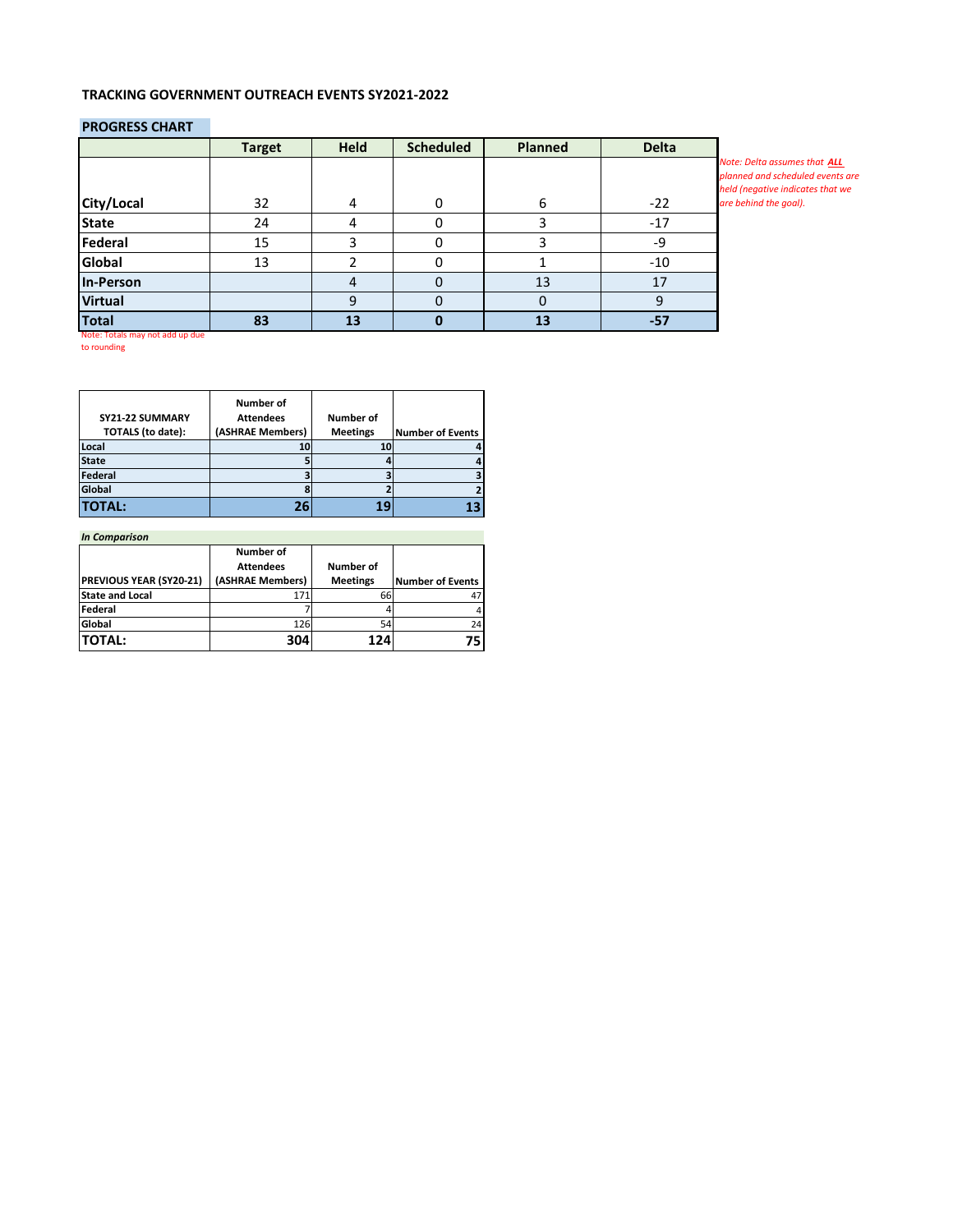|              |                                               |                         |                   |                | Number of        |                 | Govt       |                |                                                           |
|--------------|-----------------------------------------------|-------------------------|-------------------|----------------|------------------|-----------------|------------|----------------|-----------------------------------------------------------|
|              |                                               |                         |                   |                | <b>Attendees</b> |                 | Outreach   |                |                                                           |
|              |                                               |                         |                   |                | (ASHRAE          | Number of       | Form       | Note if        |                                                           |
| <b>LOCAL</b> | <b>Meeting Description</b>                    | Date                    | Chapter           | Region         | <b>Members</b> ) | <b>Meetings</b> | Submitted? | Virtual        | <b>Comments</b>                                           |
|              |                                               |                         |                   |                |                  |                 |            |                |                                                           |
|              | Brevard County Energy Transition Plan (ETP)   |                         |                   |                |                  |                 |            |                | Further meetings will be held on the ETP; also            |
|              | <b>Held</b> Meeting                           | 9/22/2021               | Gold Coast        | XII            | $\overline{2}$   | 4               | yes        |                | possible engagement on ASHRAE standards.                  |
|              |                                               |                         |                   |                |                  |                 |            |                | Shared ETF resources with school facility                 |
|              |                                               |                         |                   |                |                  |                 |            |                | managers and officials. Plan to follow up with            |
|              | Meeting with Gwinnett County Public           |                         |                   |                |                  |                 |            |                | more technical info from ETF Schools team if              |
|              | Schools                                       | 10/4/2021               | Atlanta           | IV             | 4                | 1               | yes        | virtual        | needed.                                                   |
|              |                                               |                         |                   |                |                  |                 |            |                | Shared knowledge on city ordinances and                   |
|              |                                               |                         |                   |                |                  |                 |            |                | building decarbonization. Victor Nino will be             |
|              |                                               |                         | Milwaukee         |                |                  |                 |            |                | meeting bi-weekly as technical support re:                |
|              | Meeting with Minneapolis and Indianapolis     |                         | and               |                |                  |                 |            |                | Standard 211 and Standard 100 in                          |
|              |                                               |                         |                   |                |                  |                 |            |                |                                                           |
|              | Offices of Sustainability                     | 10/13/2021              | Indianapolis      | VI             | $\overline{2}$   | 1               | yes        | virtual        | Milwaukee's city ordinance.                               |
|              |                                               |                         |                   |                |                  |                 |            |                |                                                           |
|              |                                               |                         |                   |                |                  |                 |            |                | Discussion was on the draft Energy Transition             |
|              |                                               |                         |                   |                |                  |                 |            |                | Plan to be created by the Workgroup on                    |
|              | Meeting with Brevard County                   | 11/3/2021               | <b>Gold Coast</b> | XII            | $\overline{2}$   | 4               | yes        |                | Innovative Solar Energy Resources (WISER).                |
|              | <b>Total Local Held:</b>                      | $\overline{\mathbf{4}}$ |                   |                | 10               | 10              |            | $\overline{2}$ |                                                           |
|              |                                               |                         |                   |                |                  |                 |            |                |                                                           |
| Scheduled    |                                               |                         |                   |                |                  |                 |            |                |                                                           |
|              |                                               |                         |                   |                |                  |                 |            |                |                                                           |
|              | <b>Total Local Scheduled:</b>                 | $\mathbf{0}$            |                   |                | $\mathbf{0}$     | $\mathbf{0}$    |            | $\mathbf{0}$   |                                                           |
|              |                                               |                         |                   |                |                  |                 |            |                |                                                           |
|              |                                               |                         |                   |                |                  |                 |            |                | Chapter members will schedule meetings with               |
| Planned      |                                               |                         | Atlanta           |                |                  |                 |            |                | local or state legislators (BOG will be                   |
|              | Advocacy Week                                 | December                |                   | IV             |                  | 5               |            |                | participating). Meetings will be scheduled by<br>Nov. 19. |
|              |                                               |                         | Chapter           |                |                  |                 |            |                | presentation to 25 municipal building                     |
|              | St. Charles County, MO                        | February                |                   | VI             |                  |                 |            |                | inspectors/officials in St. Louis metro area.             |
|              | Region IV goal of 4 events (includes 2 school |                         |                   |                |                  |                 |            |                |                                                           |
|              | boards, 2 state building code councils- NC    |                         |                   |                |                  |                 |            |                |                                                           |
|              | and GA)                                       | <b>TBD</b>              |                   |                |                  | 4               |            |                |                                                           |
|              |                                               | TBD (maybe              |                   |                |                  |                 |            |                |                                                           |
|              | <b>Richmond School District</b>               | October)                |                   | Ш              |                  |                 |            |                |                                                           |
|              |                                               | TBD (maybe              |                   |                |                  |                 |            |                |                                                           |
|              | Portsmouth Energy Dept.                       | November)               |                   | $\mathbf{III}$ |                  |                 |            |                |                                                           |
|              | Region X goal of 3 events (2 state school     |                         |                   |                |                  |                 |            |                |                                                           |
|              | boards, 1 CA building code mtg)               | TBD                     |                   | X              |                  | 3               |            |                |                                                           |
|              | <b>Total Local Planned:</b>                   | 6                       |                   |                | $\mathbf{0}$     | 12              |            | $\mathbf{0}$   |                                                           |
|              |                                               |                         |                   |                |                  |                 |            |                |                                                           |
|              |                                               |                         |                   |                |                  |                 |            |                |                                                           |
|              |                                               |                         |                   |                |                  |                 |            |                |                                                           |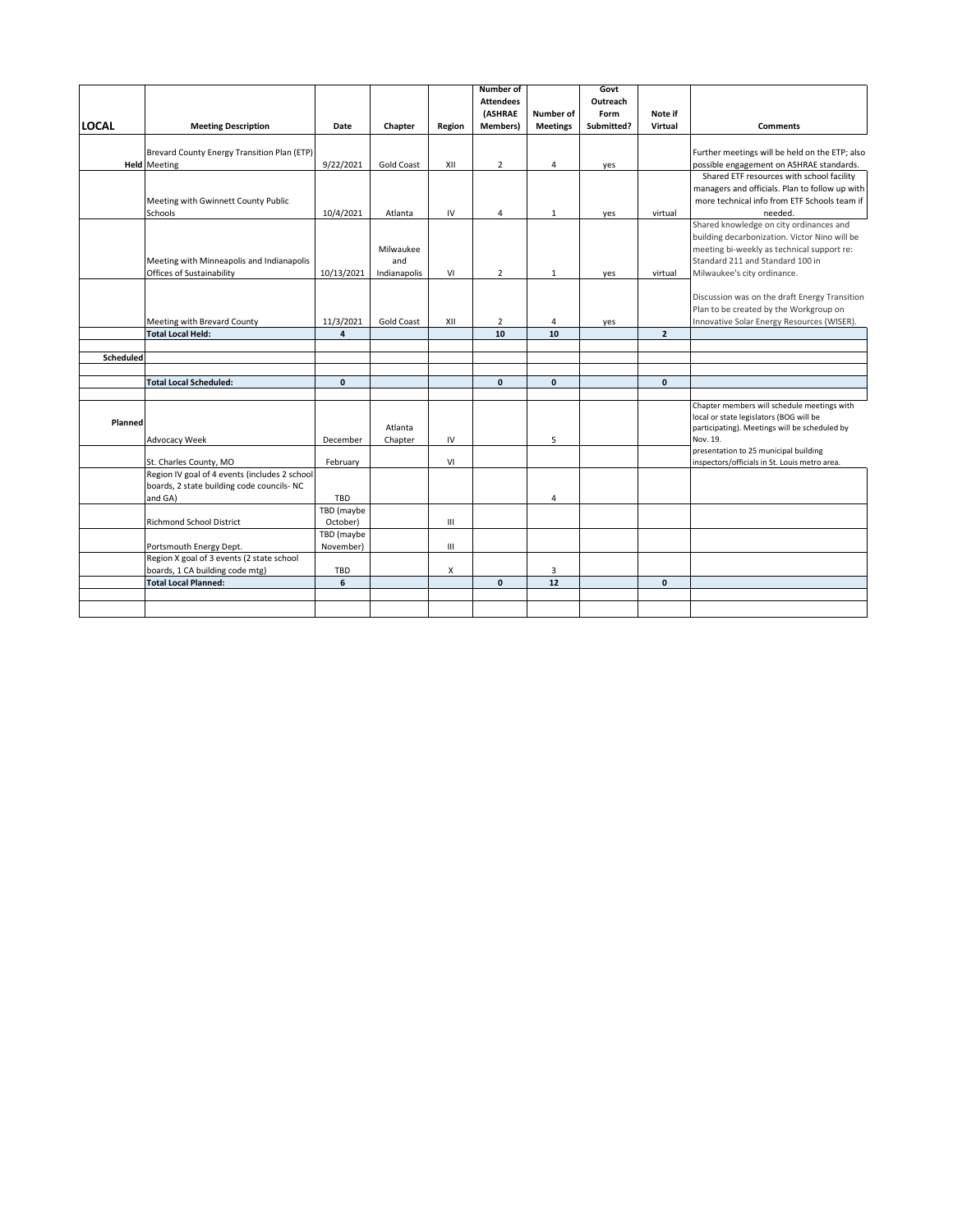|              |                                                                                                   |                         |                       |        | Number of        |                  |                 |                |                                                                                                                                                |
|--------------|---------------------------------------------------------------------------------------------------|-------------------------|-----------------------|--------|------------------|------------------|-----------------|----------------|------------------------------------------------------------------------------------------------------------------------------------------------|
|              |                                                                                                   |                         |                       |        | <b>Attendees</b> | <b>Number of</b> | Govt Outreach   | Note if        |                                                                                                                                                |
| <b>STATE</b> | <b>Meeting Description</b>                                                                        | Date                    | Chapter               | Region | (ASHRAE Members) | <b>Meetings</b>  | Form Submitted? | Virtual        | <b>Comments</b>                                                                                                                                |
|              | Flood Resistant Design TAG                                                                        |                         |                       |        |                  |                  |                 |                | Discussion of flood-                                                                                                                           |
|              | Meeting with MN Dept. of Labor                                                                    |                         |                       |        |                  |                  |                 |                | resistant design and                                                                                                                           |
|              | <b>Held</b> and Industry                                                                          | 7/20/2021               | Minneapolis           | VI     | $\mathbf{1}$     | 1                | yes             | virtual        | code revisions                                                                                                                                 |
|              | MN Dept. of Labor and Industry<br>and MN Home Builders                                            | 8/4/2021                | Minneapolis           | VI     | $\mathbf{1}$     | $\mathbf{1}$     | yes             | virtual        | Home builders<br>recommended changing<br>footing depth levels<br>based on changing<br><b>ASHRAE Climate Zones.</b><br><b>Discussed current</b> |
|              | Meeting with new Commissioner<br>on the Oklahoma State Uniform<br><b>Building Code Commission</b> | 9/20/2021               | Northeast<br>Oklahoma | VIII   | $\overline{2}$   | $\mathbf{1}$     | yes             |                | commission review of<br>energy code and<br>advocated for current<br>version of 90.1, along<br>with ETF resources.                              |
|              | Meeting with member of the<br>Oklahoma State Uniform Building<br>Code Commission                  | 10/12/2021              | Central Oklahoma      | VIII   | 1                | 1                | yes             | virtual        | Discussed 2018 IBC,<br>2015 IRC adoption and<br>work on commerical<br>IECC code adoption.                                                      |
|              | <b>Total State Held:</b>                                                                          | $\overline{4}$          |                       |        | 5                | $\overline{a}$   |                 | $\overline{2}$ |                                                                                                                                                |
|              |                                                                                                   |                         |                       |        |                  |                  |                 |                |                                                                                                                                                |
| Scheduled    |                                                                                                   |                         |                       |        |                  |                  |                 |                |                                                                                                                                                |
|              |                                                                                                   |                         |                       |        |                  |                  |                 |                |                                                                                                                                                |
|              | <b>Total State Scheduled:</b>                                                                     | $\mathbf{0}$            |                       |        | $\mathbf{0}$     | $\mathbf{0}$     |                 | $\mathbf{0}$   |                                                                                                                                                |
| Planned      | Region IV goal of 3 events (NC,                                                                   |                         |                       |        |                  |                  |                 |                |                                                                                                                                                |
|              | SC, GA)                                                                                           | TBD                     |                       | IV     |                  | 3                |                 |                |                                                                                                                                                |
|              | Virginia state house (Day on the<br>Hill event)                                                   | <b>TBD</b>              |                       | Ш      |                  |                  |                 |                |                                                                                                                                                |
|              | Region X goal of 2 events (CA, AZ,<br>and stretch goal of Hawaii)                                 | TBD                     |                       | X      |                  | $\overline{2}$   |                 |                |                                                                                                                                                |
|              | <b>Total State Planned:</b>                                                                       | $\overline{\mathbf{3}}$ |                       |        | $\mathbf{0}$     | 5                |                 | $\mathbf{0}$   |                                                                                                                                                |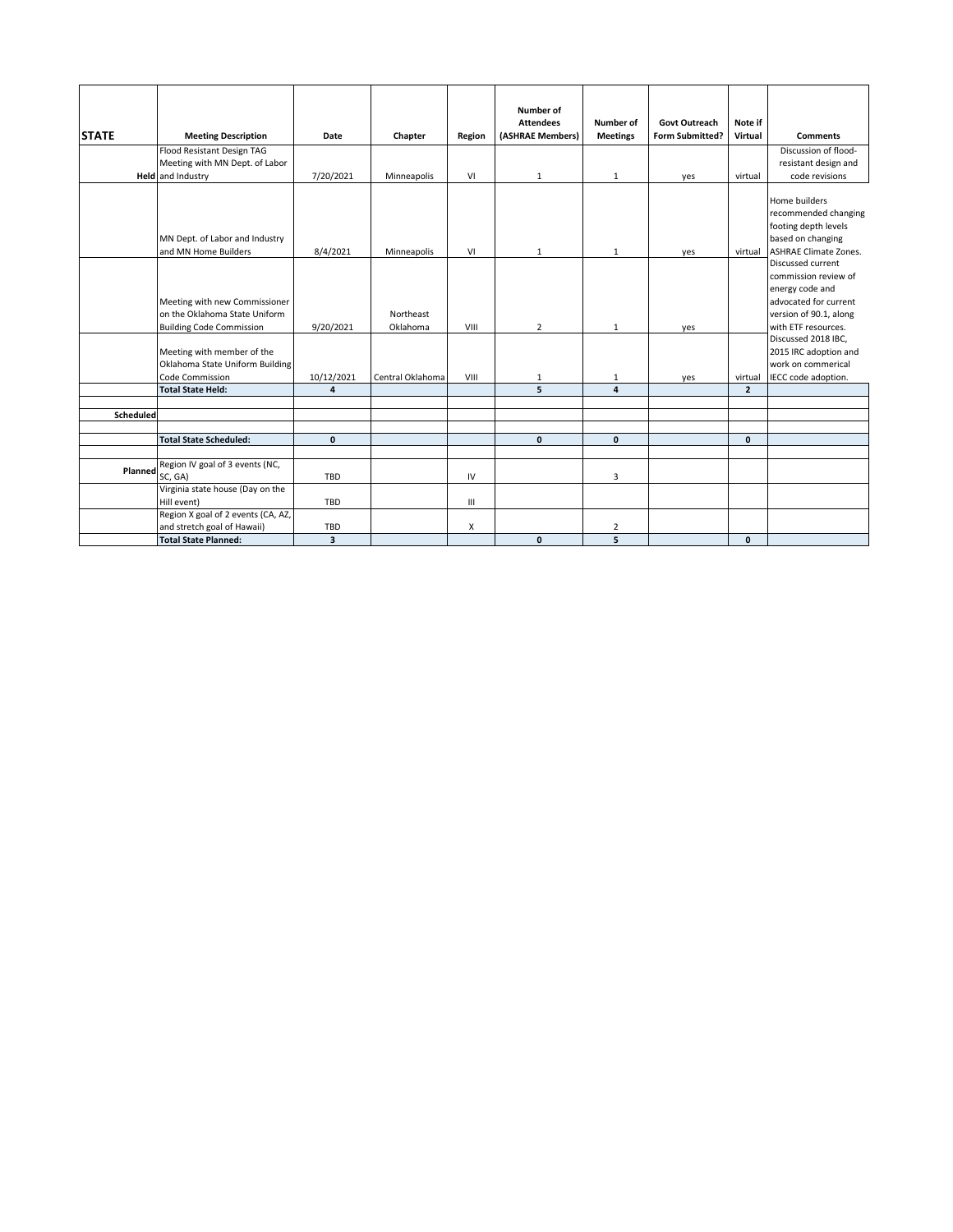|                |                                             |              |                 |        | Number of                   |                 |                       |              |                                                                     |
|----------------|---------------------------------------------|--------------|-----------------|--------|-----------------------------|-----------------|-----------------------|--------------|---------------------------------------------------------------------|
|                |                                             |              |                 |        | <b>Attendees</b><br>(ASHRAE | Number of       | Govt Outreach<br>Form | Note if      |                                                                     |
| <b>FEDERAL</b> | <b>Meeting Description</b>                  | Date         | Chapter         | Region | <b>Members</b> )            | <b>Meetings</b> | Submitted?            | Virtual      | <b>Comments</b>                                                     |
|                |                                             |              |                 |        |                             |                 |                       |              |                                                                     |
| Held           |                                             |              |                 |        |                             |                 |                       |              | staff requested Building Decarbonization                            |
|                | Meeting with Sen. Warnock's office          | 8/24/2021    | Atlanta Chapter | IV     | 1                           | 1               | yes                   | yes          | background; we sent PPIB<br>EISA 432 compliance (Discussed usage of |
|                |                                             |              |                 |        |                             |                 |                       |              | ASHRAE Standard 211 to complete Level 1                             |
|                | Meeting with Jessica Northridge (DOE        |              | Gold Coast      |        |                             |                 |                       |              | Energy Audits, and Building EQ to assist in                         |
|                | EERE?)                                      | 9/1/2021     | Chapter         | XII    | $\mathbf{1}$                | $\mathbf{1}$    | yes                   | ves          | completing the audits)                                              |
|                | Meeting with Sen. Ossoff's office           | 9/14/2021    | Atlanta Chapter | IV     | 1                           | $\mathbf{1}$    |                       | yes          |                                                                     |
|                | <b>Total Federal Held:</b>                  | 3            |                 |        | $\overline{\mathbf{3}}$     | 3               |                       | 3            |                                                                     |
|                |                                             |              |                 |        |                             |                 |                       |              |                                                                     |
| Scheduled      |                                             |              |                 |        |                             |                 |                       |              |                                                                     |
|                |                                             |              |                 |        |                             |                 |                       |              |                                                                     |
|                | <b>Total Federal Scheduled:</b>             | $\mathbf{0}$ |                 |        | $\mathbf{0}$                | $\mathbf{0}$    |                       | $\mathbf{0}$ |                                                                     |
|                |                                             |              |                 |        |                             |                 |                       |              |                                                                     |
|                | Planned Region IV goal of 2 events (NC, GA) | <b>TBD</b>   |                 | IV     |                             | $\overline{2}$  |                       |              |                                                                     |
|                | Region III goal of 4 events (3              |              |                 |        |                             |                 |                       |              |                                                                     |
|                | Congressional, 1 federal agency)            | TBD          |                 | Ш      |                             | 4               |                       |              |                                                                     |
|                | Region X goal of 3 events (NV, CA, AZ)      | <b>TBD</b>   |                 | X      |                             | 3               |                       |              |                                                                     |
|                | <b>Total Federal Planned:</b>               | 3            |                 |        | $\mathbf{0}$                | 9               |                       | $\mathbf{0}$ |                                                                     |
|                |                                             |              |                 |        |                             |                 |                       |              |                                                                     |